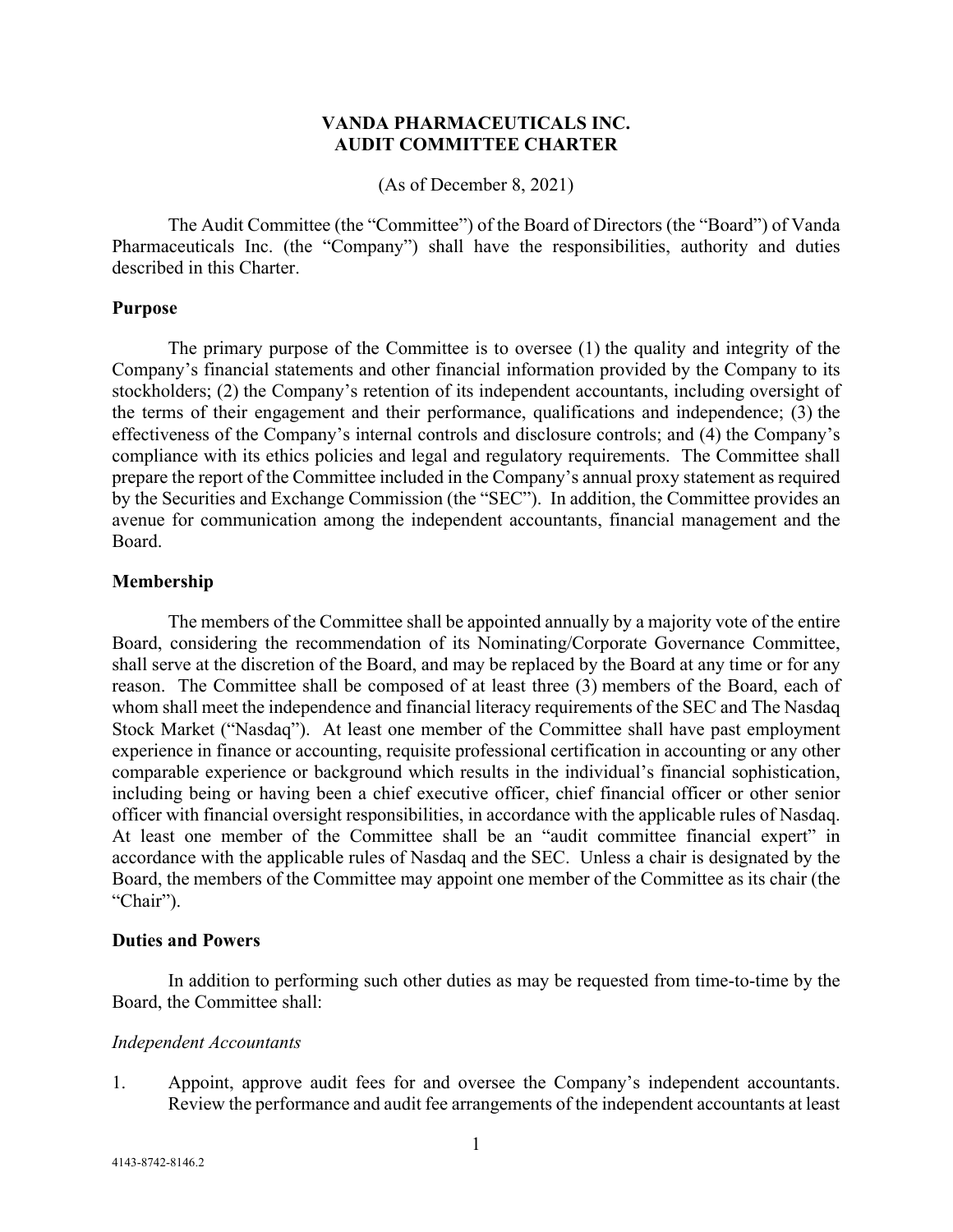annually. The Committee shall have the sole authority to approve the hiring and firing of the independent accountants and the independent accountants shall report directly to the Committee.

- 2. Review and provide prior approval of the engagement of the Company's independent accountants to perform audit and permissible non-audit services. With the consent of the Committee, the Chair of the Committee may represent and act on behalf of the entire Committee for purposes of this review and approval.
- 3. Ensure that the independent accountants prepare and deliver at least annually a formal written statement delineating all relationships between the independent accountants and the Company consistent with applicable requirements of the Public Company Accounting Oversight Board (the "PCAOB") or other applicable rules, regulations or laws.
- 4. Review and discuss with the independent accountants any disclosed relationships or services that may impact the objectivity and independence of the independent accountants and recommend that the Board take appropriate action in response to the independent accountants' report to satisfy itself of the independent accountants' independence.
- 5. Obtain and review at least annually a report by the independent accountants (PCAOB Report) describing: (a) the accounting firm's internal quality-control procedures; (b) any issues material to the Company's audit raised (i) by the most recent internal quality-control review or peer review of the accounting firm or (ii) by any inquiry or investigation by governmental or professional authorities within the preceding 5 years, respecting one or more independent audits carried out by the independent accountants; and (c) any steps taken to deal with any such issues.
- 6. Obtain from the independent accountants assurance that their audit of the Company's financial statements was conducted in accordance with auditing standards generally accepted in the United States.
- 7. Confirm that the Company's independent accountants have complied with any applicable rotation requirements for the lead audit partner and any reviewing audit partner with responsibility for the Company's audit.
- 8. Review and discuss all critical audit matters proposed by the independent accountants to be included in the independent accountant's annual audit report.
- 9. Review the reports prepared by management, and attested to by the Company's independent accountants, assessing the adequacy and effectiveness of the Company's internal controls and procedures, prior to the inclusion of such reports in the Company's periodic filings as required under the rules of the SEC.
- 10. Pursuant to Section 10A of the Securities Exchange Act of 1934, as amended, obtain and review from the independent accountants a timely report describing: (a) critical accounting policies, estimates and practices to be used; (b) all alternative treatments of financial information within generally accepted accounting principles that have been discussed with management officials of the Company, ramifications of the use of such alternative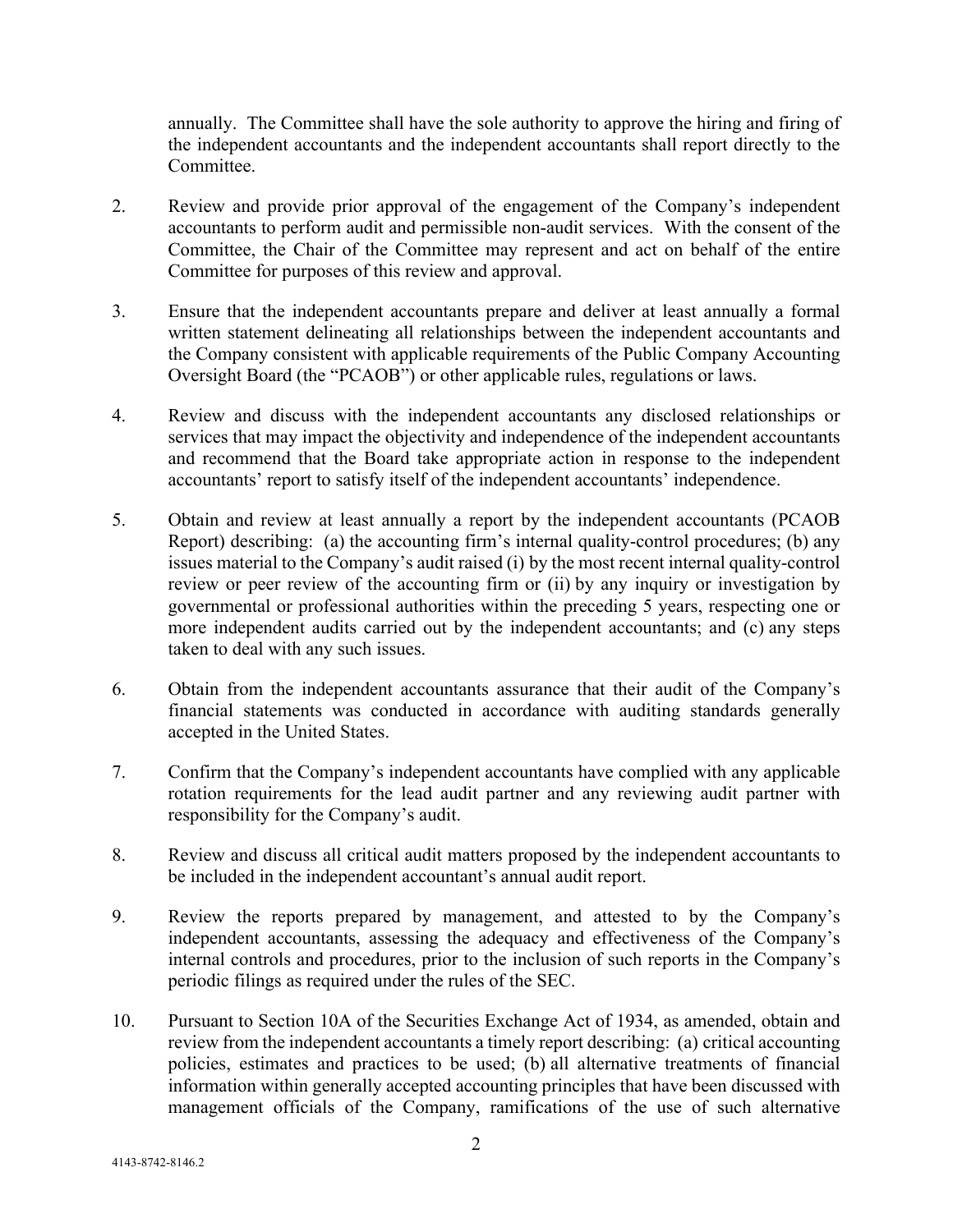disclosures and treatments and the treatment preferred by the independent accountants; (c) other material written communications between the independent accountants and the management of the Company, such as any management letter or schedule of unadjusted differences; and (d) any illegal acts that have been detected or have otherwise come to the attention of the independent accountants in the course of their audit.

11. Review and approve hiring policies regarding employment of employees or former employees of the Company's independent accountants in accordance with the applicable rules of Nasdaq and the SEC.

# *Financial Statements, Controls and Reports*

- 12. Review and approve, if applicable, a timely analysis from management relating to any significant proposed or contemplated changes to the Company's accounting principles, policies, estimates, internal controls, disclosure controls, procedures, practices and internal auditing plans (including those policies for which management is required to exercise discretion or judgments regarding the implementation thereof).
- 13. Review disclosures made to the Committee by the Company's Chief Executive Officer and Chief Financial Officer during the certification process for the Company's Annual Report on Form 10-K and Quarterly Reports on Form 10-Q about any significant deficiencies or material weaknesses in the design or operation of internal controls or material weaknesses therein and any fraud involving management or other employees who have a significant role in the Company's internal controls, as contemplated by the Company's disclosure policies in effect from time to time.
- 14. Discuss with the Company's independent accountants their annual audit plan, including the scope of audit activities and all critical accounting policies and practices to be used, and any other matters required to be discussed by applicable requirements of the PCAOB or other applicable rules, regulations or laws.
- 15. Periodically discuss with the Company's independent accountants, without management being present, (a) their judgments about the quality, appropriateness and acceptability of the Company's accounting principles and financial disclosure practices, as applied in its financial reporting; (b) the completeness and accuracy of the Company's financial statements; and (c) such matters as are required to be discussed with the Committee under generally accepted auditing standards.
- 16. Review the Company's annual and quarterly consolidated financial statements with management and the independent accountants prior to the first public release of the Company's financial results for such year or quarter and review any "pro forma" or "adjusted" non-GAAP information included in such release. With the consent of the Committee, the Chair of the Committee may represent and act on behalf of the entire Committee for purposes of the review of any quarterly consolidated financial statements.
- 17. Review the Company's Annual Report on Form 10-K and Quarterly Reports on Form 10-Q in advance of such filings. With the consent of the Committee, the Chair of the Committee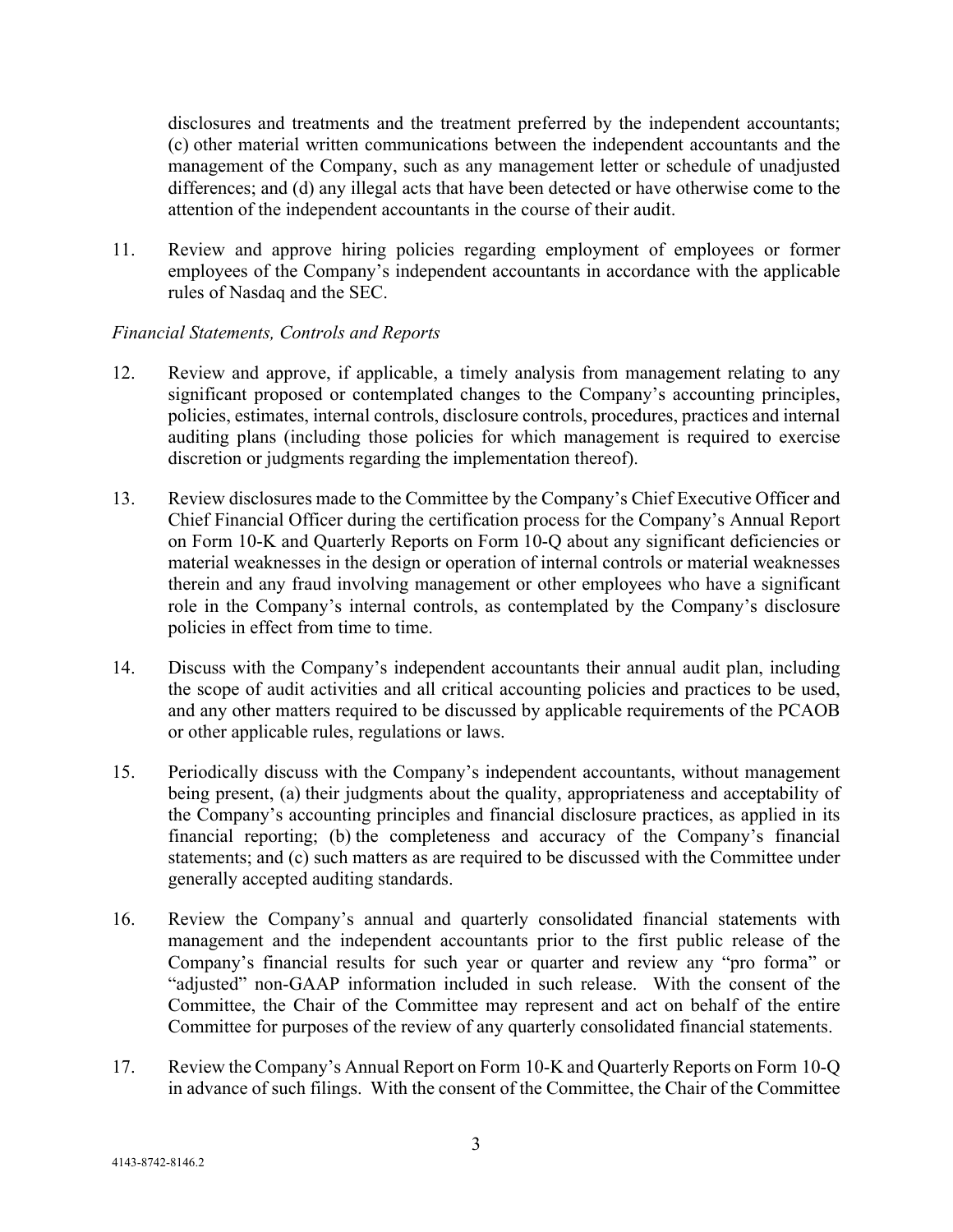may represent and act on behalf of the entire Committee for purposes of the review of any Quarterly Reports on Form 10-Q.

- 18. Review the Company's accounting treatment of tax related matters, the presentation of tax matters in the footnotes of the financial statement, its compliance with applicable tax laws and regulations and any decisions by management regarding tax planning.
- 19. Meet periodically with management and/or the independent accountants to:
	- review the annual audit plans of the independent accountants;
	- discuss any significant matters arising from any audit or report or communication relating to the consolidated financial statements, including any material audit problems, disagreements or difficulties and responses by management as required to be discussed by Statement on Auditing Standards No. 114;
	- understand the significant judgments made and alternatives considered in the Company's financial reporting, including the appropriateness of the alternatives ultimately chosen;
	- discuss policies with respect to significant financial risks and exposures, if any, and the steps taken to assess, monitor and manage such risks; and Review with management, the Company's independent accountants and, to the extent applicable, the internal auditors (or other persons responsible for the Company's internal audit function): (a) the results of the annual audit of the Company and the independent accountants' procedures with respect to interim periods, including any significant findings, comments or recommendations of the independent auditors and, to the extent applicable, internal auditors (or other persons responsible for evaluating the Company's compliance with internal controls) together with management's responses thereto; and (b) any significant changes in the Company's accounting principles or the methods of applying the Company's accounting principles.
- 20. Review with the Company's general counsel, and external counsel as appropriate, any legal matters that could have a significant impact on the Company's financial statements, the Company's compliance with applicable laws and regulations and inquiries received from regulators or governmental agencies.
- 21. Review the reports prepared by management, and attested to by the Company's independent accountants, assessing the adequacy and effectiveness of the Company's internal controls and procedures, prior to the inclusion of such reports in the Company's periodic filings as required under the rules of the SEC; the Committee will also meet separately with the independent accountants, with and without management present, to discuss the results of their examination.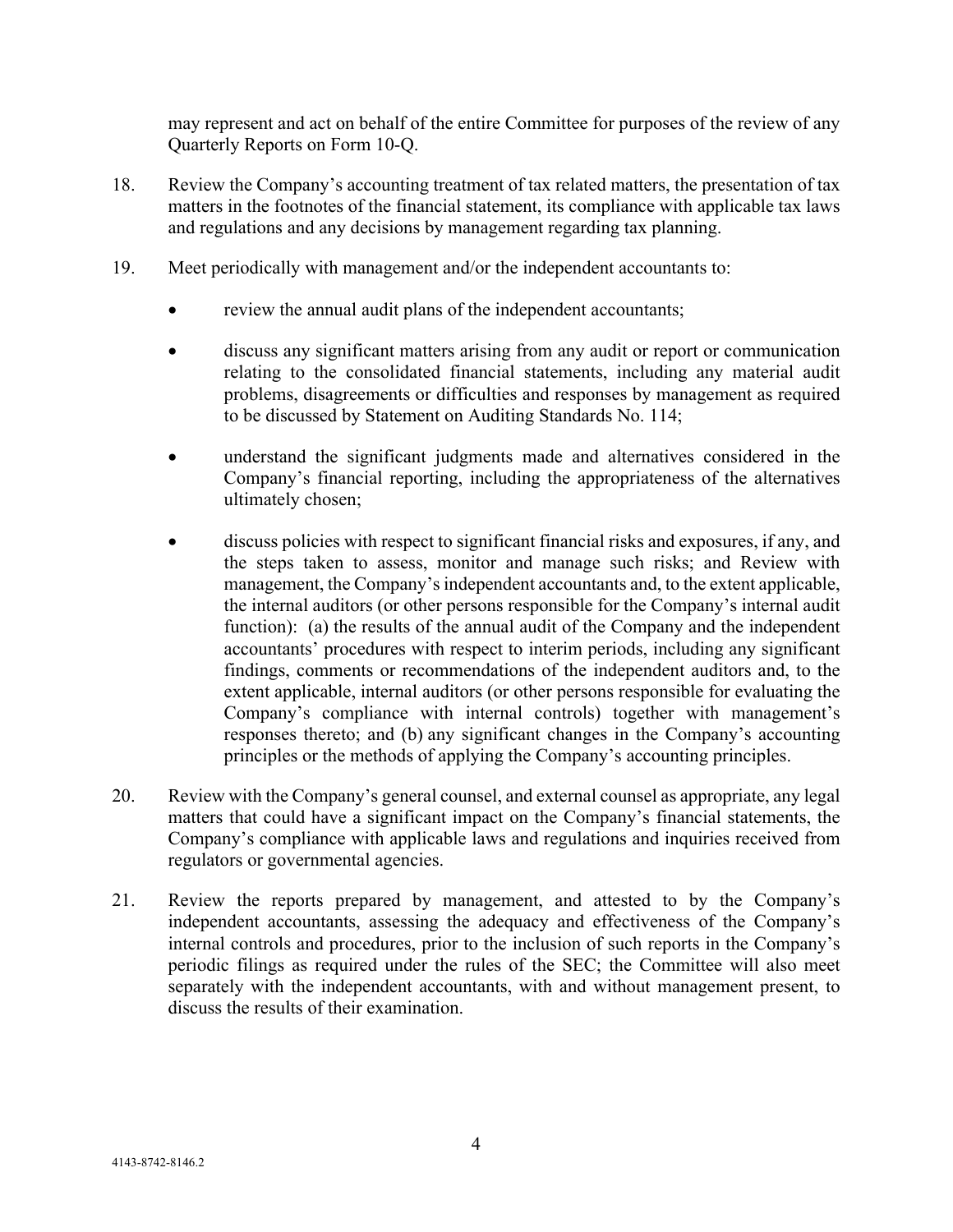# *Reporting and Recommendations*

- 22. Direct the Company's independent accountants to review, before filing with the SEC, the Company's interim financial statements included in quarterly reports on Form 10-Q, using professional standards and procedures for conducting such reviews.
- 23. Determine, based on the reviews and discussions noted above, whether to recommend to the Board that the audited financial statements be included in the Company's Annual Report to Stockholders on Form 10-K for filing with the SEC.
- 24. Prepare any report, including any recommendation of the Committee, required by the rules of the SEC to be included in the Company's annual proxy statement.
- 25. Maintain minutes or other records of meetings and activities of the Committee.
- 26. Report the Committee's activities to the Company's CEO and the Board on a regular basis, including with respect to any issues that arise regarding the quality or integrity of the Company's financial statements, the effectiveness of the Company's internal controls or disclosure controls, the performance and independence of the Company's independent accountants and any other issue that the Committee believes should be brought to the attention of the Board. Such reports may be made orally or in writing.

# *Other Responsibilities*

- 27. Oversee compliance with the disclosure requirements of the SEC, including disclosure of information regarding auditors' services, audit committee members, member qualifications and services.
- 28. Oversee and periodically review the Company's procedures for (a) the receipt, retention and treatment of complaints received by the Company regarding accounting, internal accounting controls and auditing matters and business conduct or ethics violations and (b) the confidential, anonymous submission by employees of the Company of concerns regarding questionable accounting or auditing matters or business conduct or ethics violations.
- 29. Review and approve (a) any change in or waiver to the Company's code of ethics for its principal executive and senior financial officers and (b) any disclosure made on Form 8-K regarding such change or waiver.
- 30. Review and provide prior approval of all transactions or arrangements required to be disclosed pursuant to SEC Regulation S-K, Item 404, between the Company and any of its directors, officers, principal stockholders or any of their respective affiliates, associates or related parties. Although the Committee will review and provide prior approval of the entry into any related-party employment relationships, the Compensation Committee of the Board of Directors will be responsible to review and provide prior approval of any changes in compensation for any such related party employment relationships.
- 31. Review and approve the Company's Travel and Entertainment Policy and practices.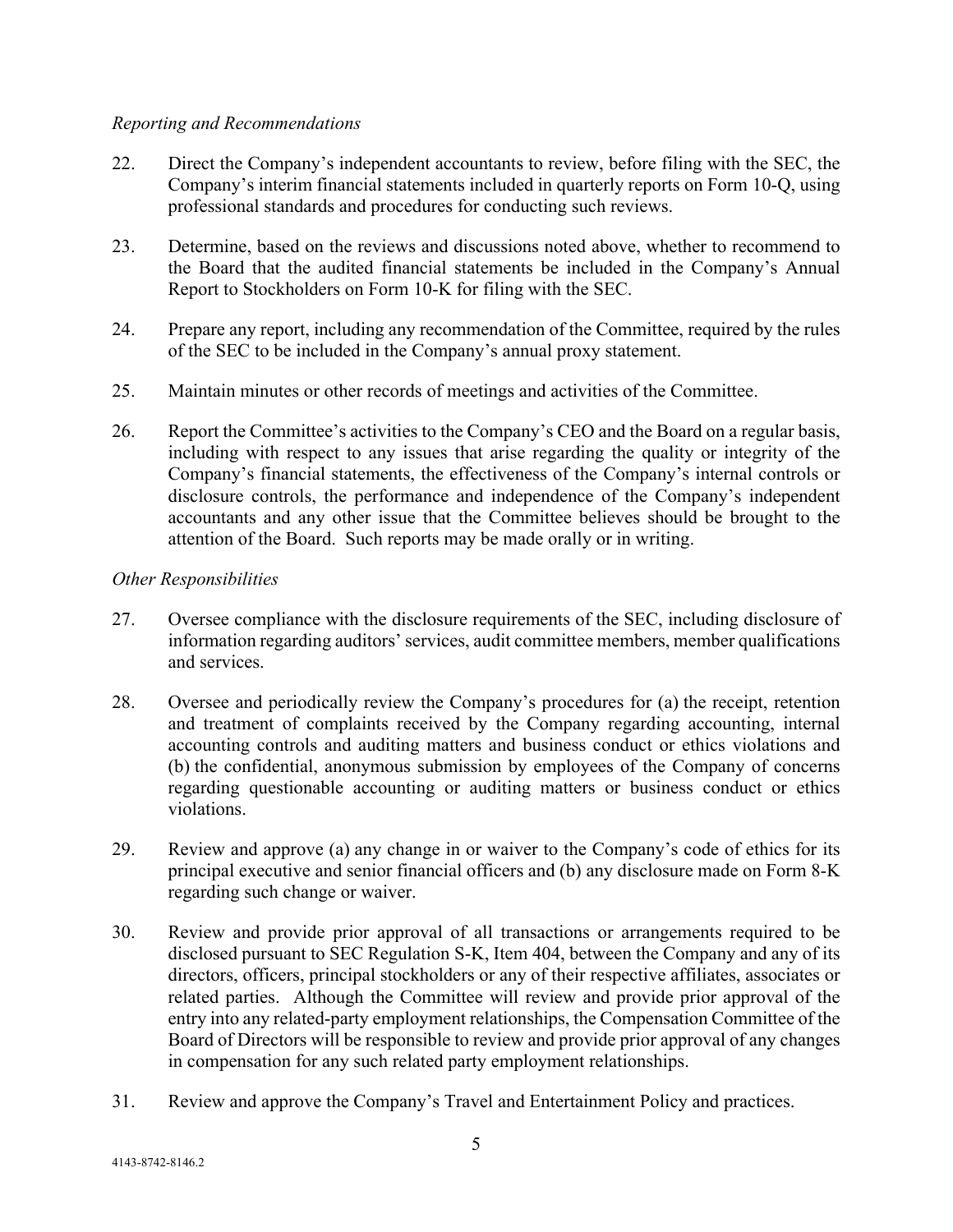- 32. Prepare and periodically update an annual calendar and workplan for the Committee's responsibilities and authority.
- 33. Review at least annually the Committee's Charter, structure, processes, membership and performance of the foregoing duties.
- 34. Review the Company's compliance with applicable business ethics regulations and its Code of Business Conduct and Ethics, as amended or restated from time to time, and review complaints made pursuant to the Company's Whistleblower Policy in accordance with such policy as amended or restated from time to time.
- 35. Performing such other duties as may be necessary or desirable to comply with the applicable laws, rules and regulations promulgated under the Sarbanes-Oxley Act, or by the SEC, Nasdaq or any other applicable governmental or regulatory agency, if such duties are customarily assigned to the Committee, or requested by the Board.
- 36. Oversee and periodically review the Company's information and cyber security policies and the internal controls and procedures related to the security of, and risks related to, the Company's information technology systems.
- 37. Take such other actions as the Committee or the Board may deem necessary or appropriate.

## **Resources and Authority**

The Committee shall have the resources and authority appropriate to discharge its responsibilities, as determined by the Committee, including the authority to engage independent accountants for special audits, reviews and other procedures and to retain special counsel and other experts or consultants to assist the Committee in carrying out its duties. The Committee shall have the sole authority to select, retain and terminate independent accountants, counsel, consultants, experts and other advisers. The Committee also has the exclusive authority to determine its advisers' compensation and the other terms of their retention. The Company shall ensure that the Committee has adequate funding for such arrangements and to allow the Committee to perform its duties under this Charter.

# **Education**

The Company is responsible for providing the Committee with educational resources related to accounting principles and procedures, current accounting topics pertinent to the Company and other material as may be requested by the Committee. The Company shall assist the Committee in maintaining appropriate financial literacy.

## **Meetings**

The Committee shall meet at least one (1) time each fiscal quarter. In addition to such meetings of the Committee as may be required to perform the functions described under "Duties

and Powers" above, the Committee shall meet at least once a year with the Company's Chief Financial Officer, the independent accountants and, to the extent applicable, internal auditors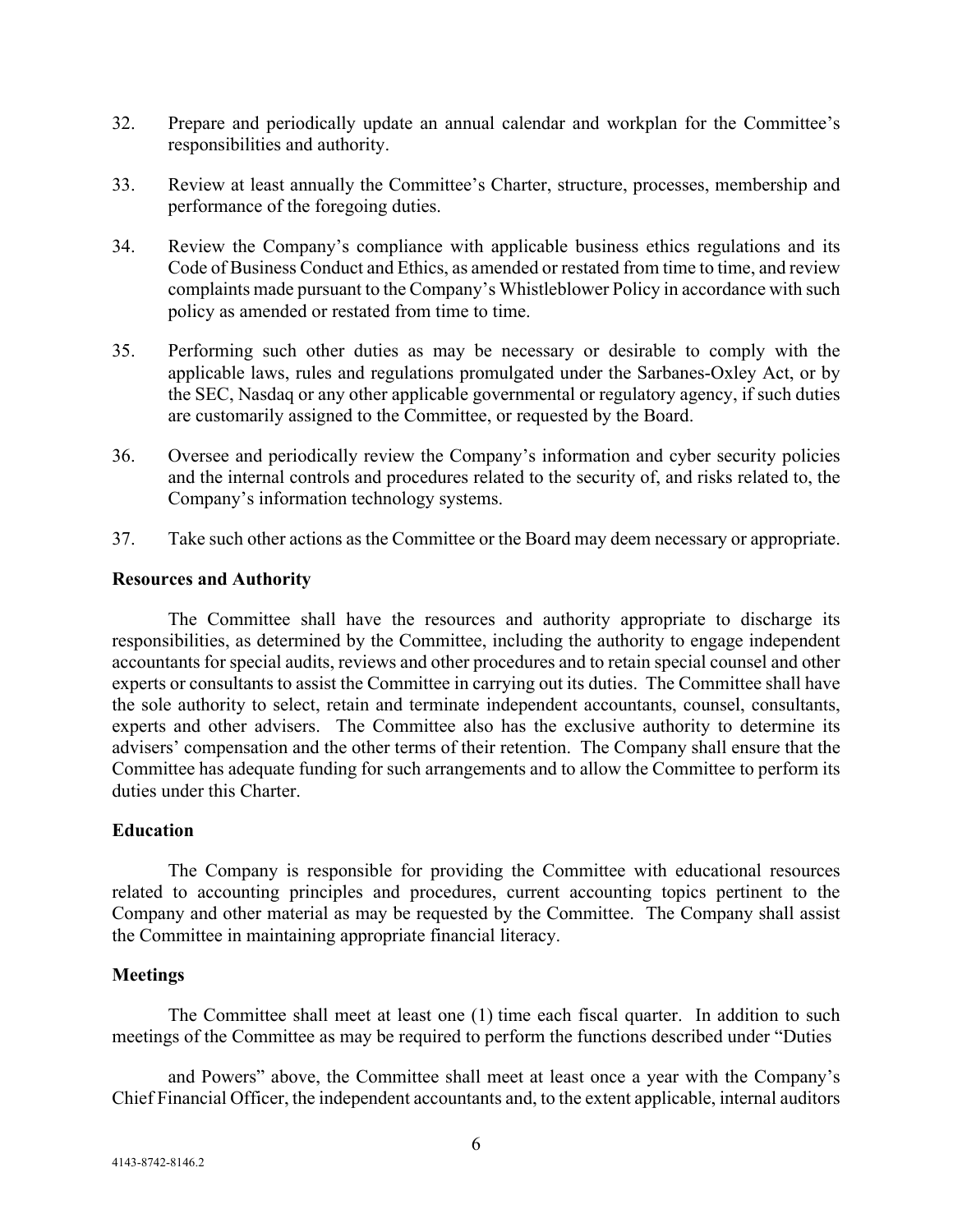(or other persons responsible for monitoring the Company's compliance with internal controls) to discuss any matters that the Committee or any of these persons or firms believe should be discussed. The Chair, in consultation with the other members of the Committee, will schedule the Committee meetings and establish an agenda for each meeting. The Chair will designate a secretary for each meeting, who need not be a member of the Committee. The Committee will maintain written minutes of its meetings, which minutes will be filed with the minutes of meetings of the Board. In lieu of holding a meeting, the Committee may act by circulating a written consent to each member of the Committee. The written consent constitutes a valid action of the Committee if it has been executed by each Committee member. The written consent will be filed with the minutes of the Board meetings.

The Committee may request that any directors, officers or employees of the Company, or other persons whose advice and counsel are sought by the Committee, attend any meeting of the Committee to provide such pertinent information as the Committee requests. The Committee may, at its discretion, meet in executive session with or without the presence of the independent accountants or management.

## **Operating Procedures**

Formal actions to be taken by the Committee shall be by unanimous written consent or by the affirmative vote of a majority of the persons present (in person or by conference telephone) at a meeting at which a quorum is present. A quorum shall consist of at least a majority of the members of the Committee.

#### **Reports**

The Chair will periodically report to the Board on the Committee's deliberations and actions. The minutes of Committee meetings and actions by the unanimous written consent of the Committee members will be made available to all Board members.

### **Compensation**

Members of the Committee shall receive such compensation, if any, for their service as Committee members as may be determined by the Board. Such compensation may include retainers or per meeting fees and shall be paid in such form of consideration as is determined by the Board in accordance with the applicable rules of Nasdaq and the SEC.

Members of the Committee may not receive any compensation from the Company, except the fees that they receive for service as a member of the Board or any committee thereof and reimbursement for reasonable expenses.

#### **Delegation of Authority**

The Committee may, to the extent permitted under applicable law, the Company's Certificate of Incorporation and Bylaws and the applicable rules of Nasdaq and the SEC, form and delegate authority to one or more subcommittees, comprised of one or more Committee members, which subcommittee(s) shall have the responsibilities and authority delegated to them, including, if so designated, the authority to pre-approve audit and permissible non-audit services, provided